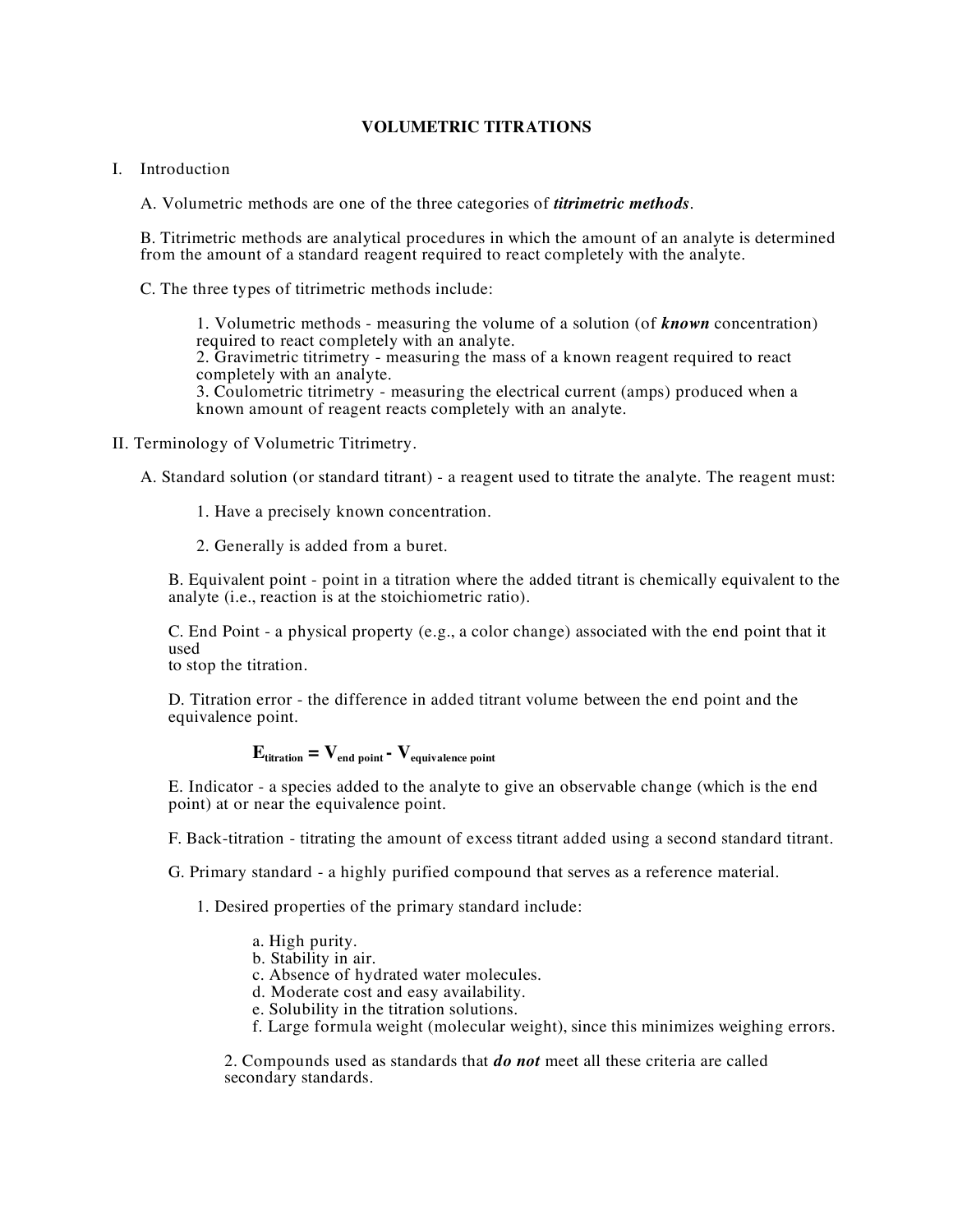3. Some commonly used primary standards include:

a. Potassium hydrogen phthalate (KHP) (Molec. Wt. 204.223) - The pure compound is dried at  $105^{\circ}$ C and used to standardize base using phenolphthalein as an indicator.

b. Hydrochloric Acid (Molec. Wt. 36.461) - HCl and water distill as an azeotrope whose composition  $({\sim}6 \text{ M})$  is pressure dependent. The composition is tabulated in references.

c. Potassium hydrogen iodate  $(KH(IO_3)_2)$  (Molec. Wt. 389.912) - Strong acid for standardizing bases. Any indicator with an endpoint between pH 5-9 may be used.

d. Sodium carbonate  $(Na_2CO_3)$  (Molec. Wt. 105.989) - Purchased as primary standard grade commercially. Recrystallized NaHCO<sub>3</sub> may be heated for 1 hour at 265°C to produce pure  $\text{Na}_2\text{CO}_3$ . Sodium carbonate is titrated with strong acid to an end point of  $pH$  4-5.

- III. Standard Solutions.
	- A. Standard solutions are central to all volumetric methods.
	- B. The standard solution is used to react with the analyte, and all stoichiometric calculations are dependent on the accurate measurement of the volume of standard solution reacted.
	- C. Standard solutions are prepared in two ways:

1. Direct method - a primary standard compound is carefully weighed and dissolved in an exactly known volume of solution. The direct method is the best method to utilized.

2. Standardization - the prepared standard solution is standardized by using it to titrate...

a. A carefully weighed primary standard compound.

b. A carefully weighed secondary standard compound.

c. A carefully measured volume of another standard solution.

3. If the standard solution is standardized against another standard solution or a secondary standard, it is sometimes called a secondary standard solution.

- D. Desirable properties of the standard solution include:
	- 1. The solution is stable and does not require re-standardization before use. 2. The standard solution reacts quickly with the analyte.
	-
	- 3. The reaction with the analyte is complete and a good endpoint is observed.
	- 4. The reaction with analyte is selective and described by a simple, balanced equation.
- IV. Review of Volumetric Calculations.
	- A. Mole calculations:

moles of species  $X = \frac{4}{7}$  grams  $X$ / $[Modar Mass of X]$ 

moles of  $X = [Volume_{(in\ liters)}][Molarity]$ For dilutions,  $([Volume][Molarity])_{before\ dilution} = ([Volume][Molarity])_{(after\ dilution)}$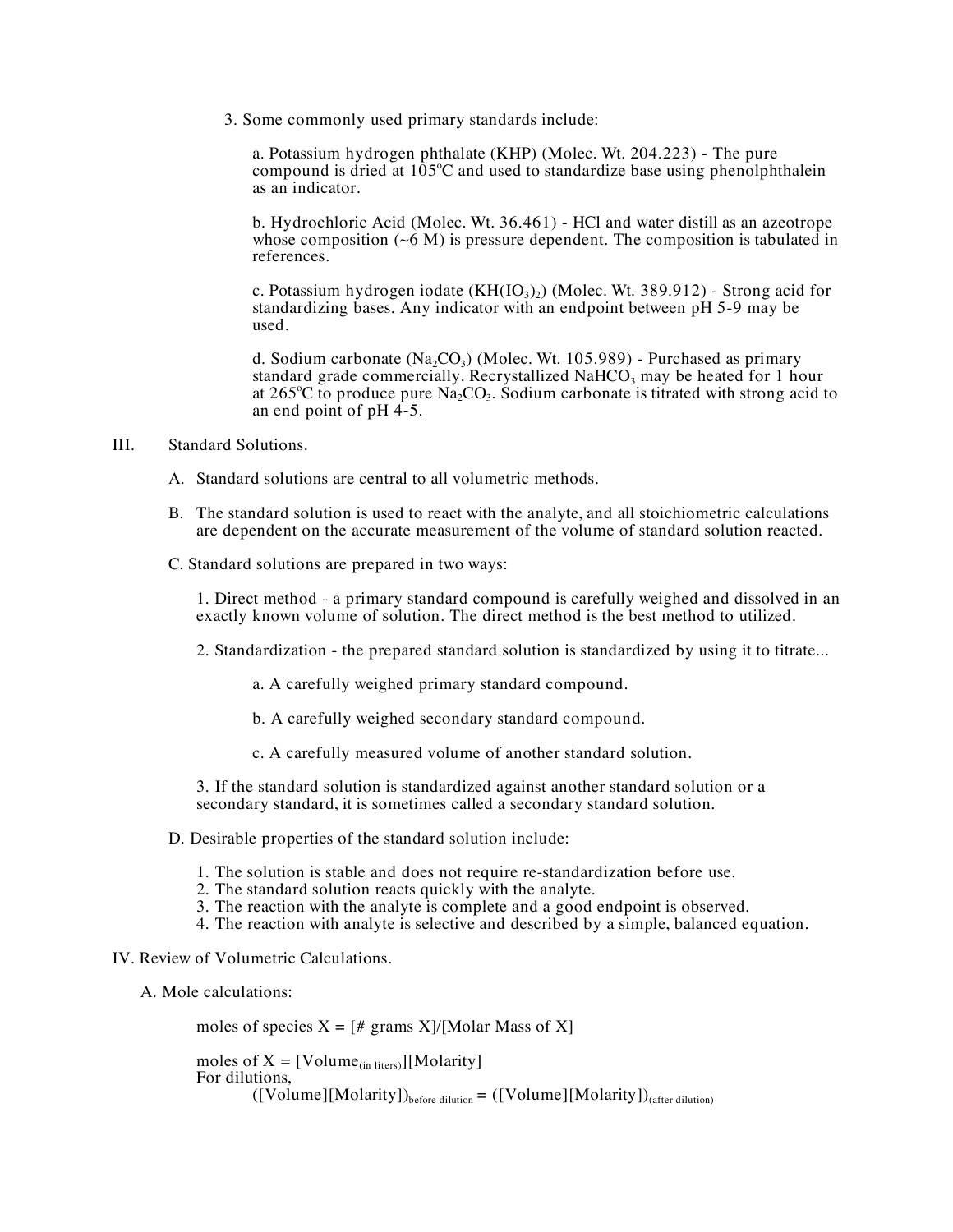B. Sample calculations: *TO BE DONE IN CLASS!*

1. Describe the preparation of 900.0 mL of 0.0450 M KOH from a 50.0% stock KOH solution (specific gravity of the stock solution  $= 1.505$ ).

2. A Ba(OH)<sub>2</sub> solution was standardized using benzoic acid. In the titration,  $34.72$  mL of the Ba(OH)<sub>2</sub> solution was required to titrate 0.1036 grams of benzoic acid.

a. What is the molarity (M) of the barium hydroxide solution?

b. Calculate the absolute standard deviation of the titration results if the standard deviation of the weighing was +/- 0.23 mg and the standard deviation of the volume measurement was +/- 0.31 mL.

c. Assuming an error of -0.32 mg in the weighing of benzoic acid, calculate the absolute and relative systematic error in these titration results. (Assume the determinate error in the volume measurements to be zero.)

V. Titration Curves: An Overview

A. A titration curve is a plot of reagent volume (e.g., mL of  $AgNO<sub>3</sub>$  solution added) versus some function of the analyte concentration.

1. Volume of added reagent is generally plotted on the x axis.

2. The measured parameter that is a function of analyte concentration is plotted on the y axis.

B. Two general titration curve types are seen:

1. Sigmoidal curve - a "z" or "s"-shaped curve where the y axis is a p-function of the analyte (or the reagent reacted with the analyte during titration) or the potential of an ionspecific electrode.

a. The equivalent point is observed in the middle of the "middle" segment of the "z" or "s. $\overline{N}$ 

b. A large number of measurements are made near and surrounding the equivalence point.



Volume of Reagent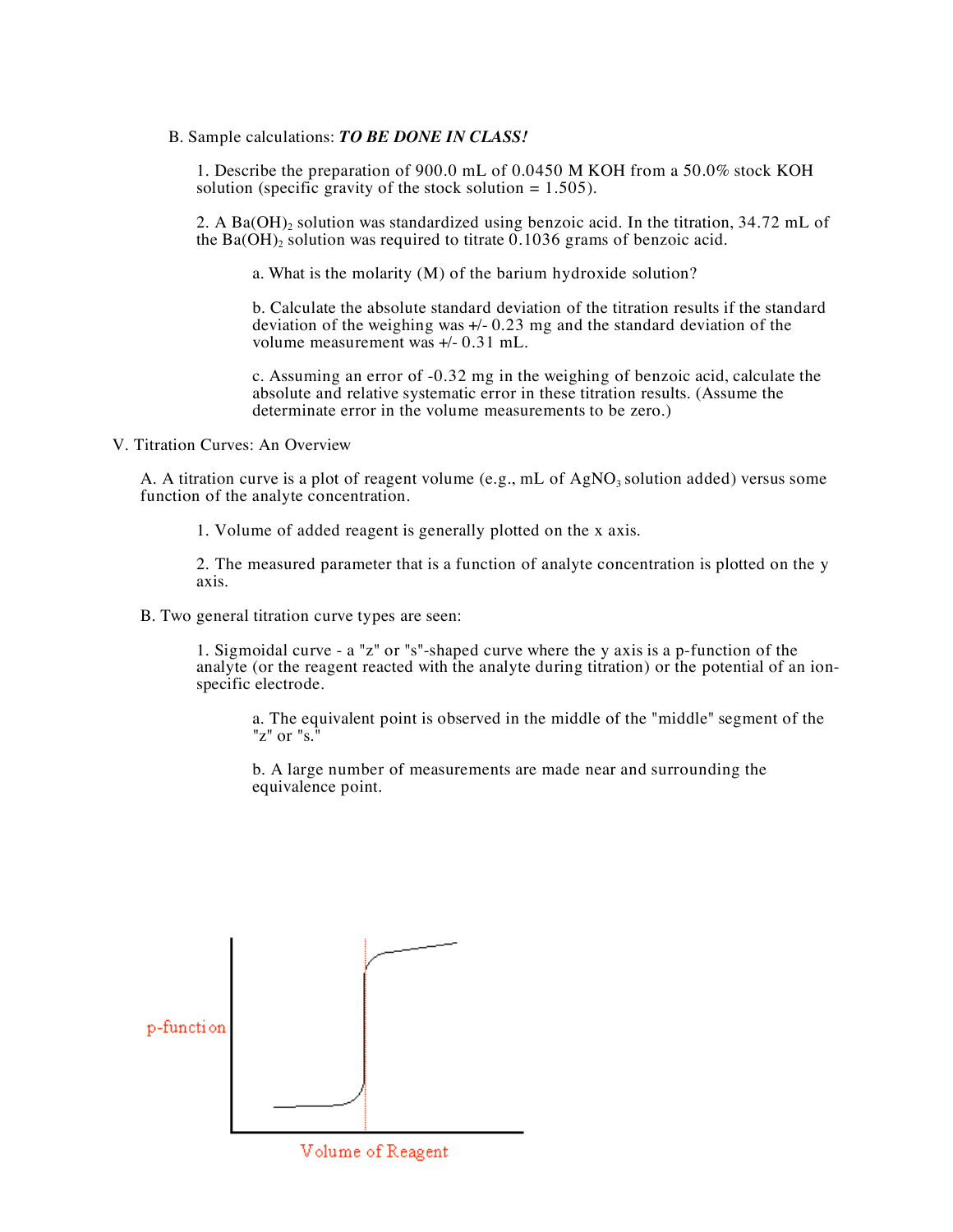2. Linear-segment curve - a curve generally consisting of two line segments that intersect at an angle.



a. Measurements are often made well away from the equivalence point (where the reaction is nearly complete), and the lines are extrapolated to intersection.

b. The equivalence point is generally associated with the intersection of the line segments.

3. The vast majority of titrations follow a sigmoidal curve, and we will deal exclusively with that type.

VI. A Typical Titration: Strong Acid (HCl) Titrated With Strong Base (NaOH)

A. Consider a hypothetical titration of a 50.00 mL aliquot of 0.1000 M HCl with 0.1000 M NaOH.

$$
HCl + NaOH \dashrightarrow H_2O + NaCl
$$

Or, written as a net ionic equation:

 $H_3O^+$  + OH ---> 2 H<sub>2</sub>O

1. The progress of the titration can be followed as a function of pH or pOH.



Volume of Reagent